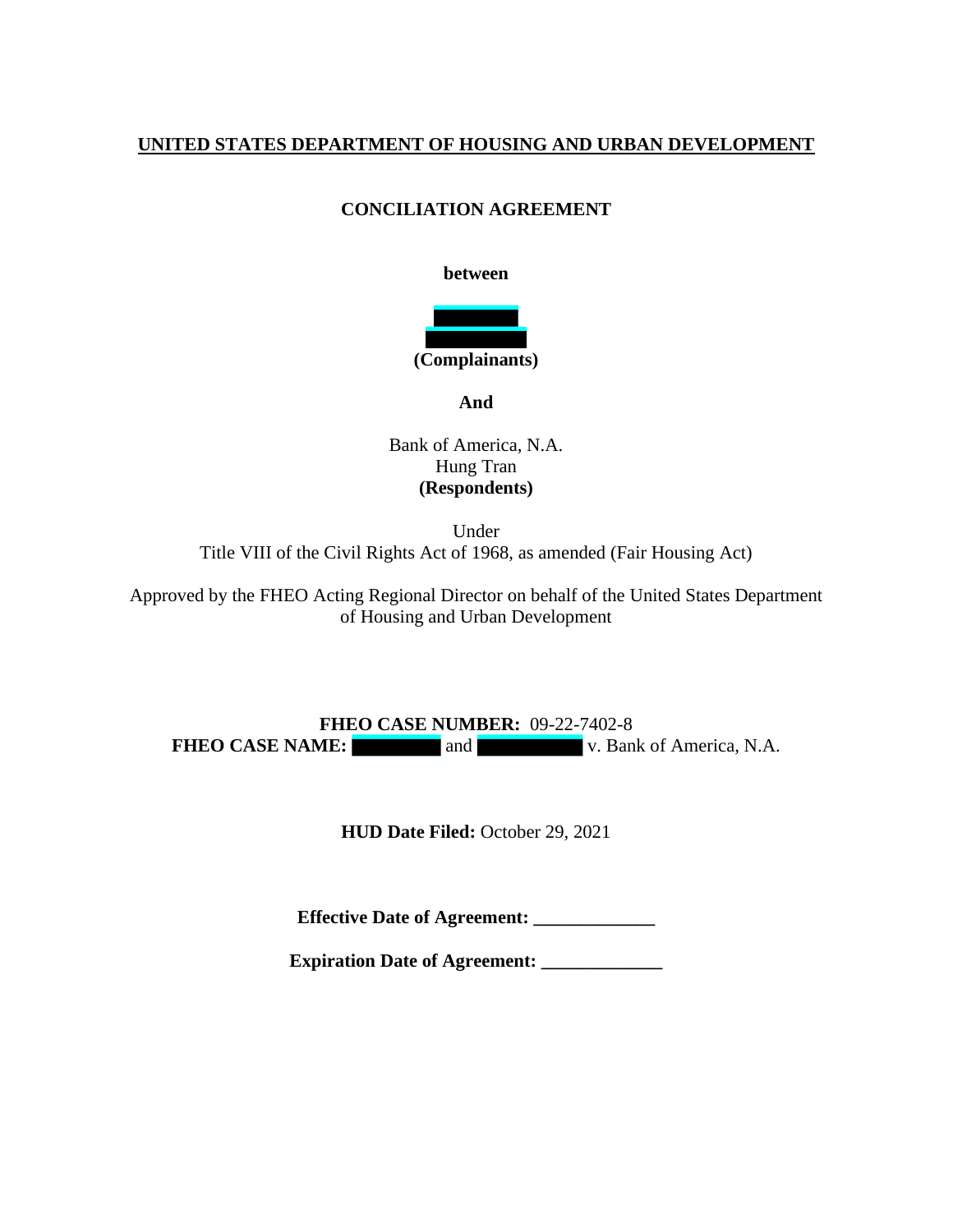Conciliation Agreement *and v. Bank of America, N.A.* HUD Case No. 09-22-7402-8

## **A. Parties and Subject Property**

Complainants





Napa, CA 94559

Other Aggrieved Parties



Napa, CA 94559

**Respondents** 

Bank of America, N.A. c/o CT Corporation System 30 N. Brand Blvd, Suite 700 Glendale, CA 91203

Hung Tran 2400 N. Texas Street Fairfield, CA 94533

#### **B. Statement of Allegations**

On October 29, 2021, **and and** (jointly, "Complainants") filed a complaint with the United States Department of Housing and Urban Development ("the Department" or "HUD"). Complainants alleged that Bank of America, N.A. ("Bank of America") and its agent, loan officer Hung Tran (jointly, "Respondents"), discriminated against them on the basis of sex and familial status in violation of subsections 804(a) and 804(b) and Sections 805 and 818 of the Fair Housing Act as amended, 42 U.S.C. 3601 *et seq*. ("the Act") by refusing to approve Complainants for a home loan until after Ms. returned to work from maternity leave.

Respondents deny having discriminated against Complainants but agree to settle the claims in the underlying action by entering into this Conciliation Agreement.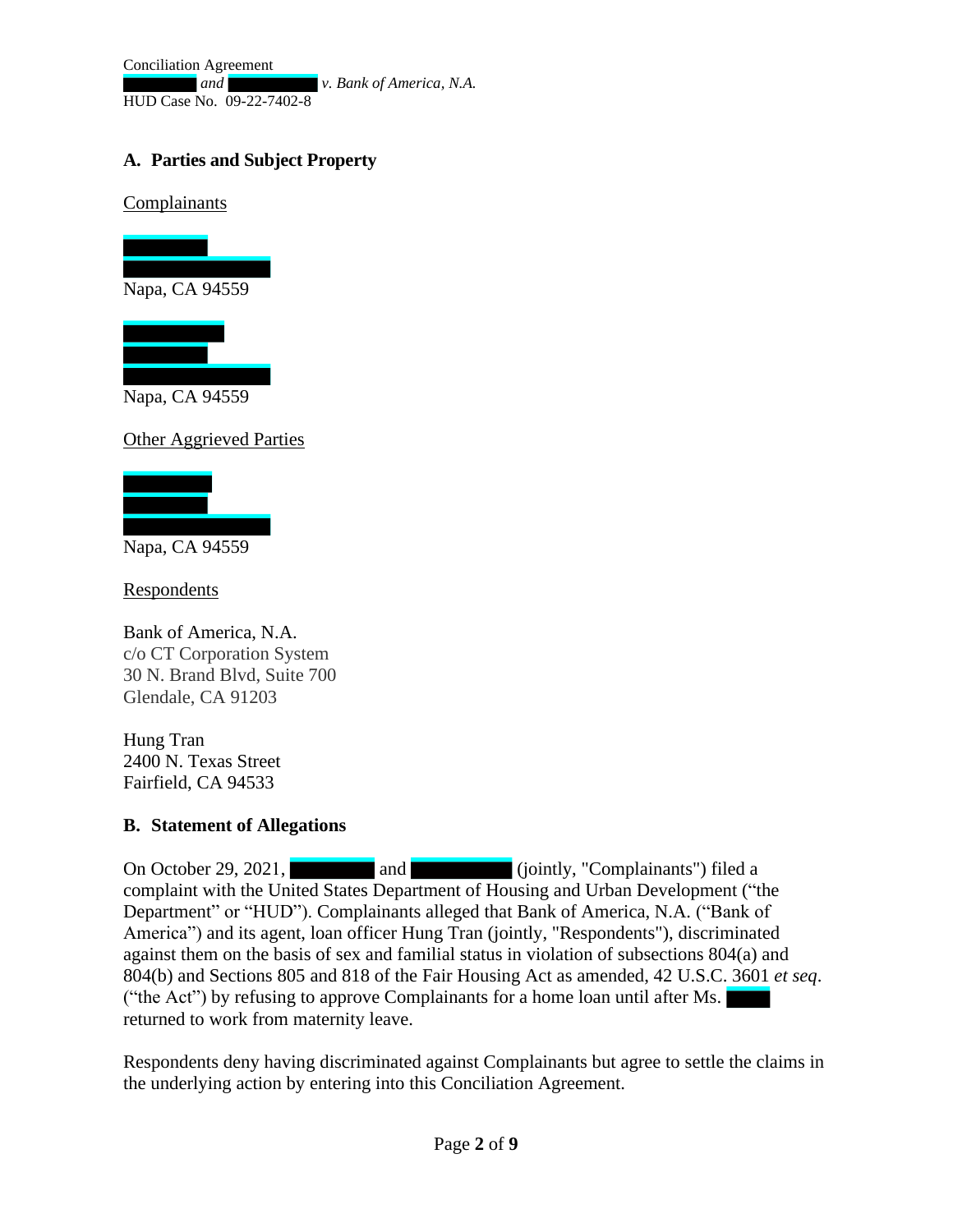### **C. Term of Agreement**

1. This is a Conciliation Agreement between Complainants, named above, and Respondents, named above. As specifically stated herein, this Conciliation Agreement ("Agreement") shall govern the conduct of the parties to it for a period of one (1) year from the Effective Date of the Agreement.

#### **D. Effective Date**

- 2. The parties expressly agree that this Agreement constitutes neither a binding contract under state or federal law nor a Conciliation Agreement pursuant to the Act, unless and until such time as it is approved by the Department, through the Office of Fair Housing and Equal Opportunity ("FHEO") Regional Director, or his designee.
- 3. This Agreement shall become effective on the date on which it is approved by the FHEO Regional Director, or his designee ("Effective Date").

#### **E. General Provisions**

- 4. The parties acknowledge that this Agreement is a voluntary and full settlement of the disputed complaints. The parties affirm that they have read and fully understand the significance of the terms set forth herein. No party has been coerced, intimidated, threatened, or in any way forced to become a party to this Agreement.
- 5. It is understood that Respondents deny any violation of the law and that this Agreement does not constitute an admission by Respondents, nor evidence of a determination by the Department of any violation of the Act or any other law.
- 6. Respondents deny having discriminated against Complainants but acknowledge that they have an affirmative duty not to discriminate under the Act. Respondents acknowledge that it is unlawful to retaliate against any person because that person has made a complaint, testified, assisted or participated in any manner in a proceeding under the Act. Respondents further acknowledge that any subsequent retaliation or discrimination constitutes both a material breach of this Agreement, and a statutory violation of the Act.
- 7. The parties agree that the execution of this Agreement may be accomplished by separate execution of consents to this Agreement, the original executed signature pages to be attached to the body of the Agreement to constitute one document. It is understood that the signature of Bob Kelly, Senior Vice President, Retail Business Enablement & Controls, is made with the authority and on behalf of Respondent Bank of America.
- 8. This Agreement, subsequent to the approval by the FHEO Regional Director, or his designee, is binding upon Respondents, their employees, heirs, successors, executors, assignees, predecessors, representatives, agents, principals, directors, officers,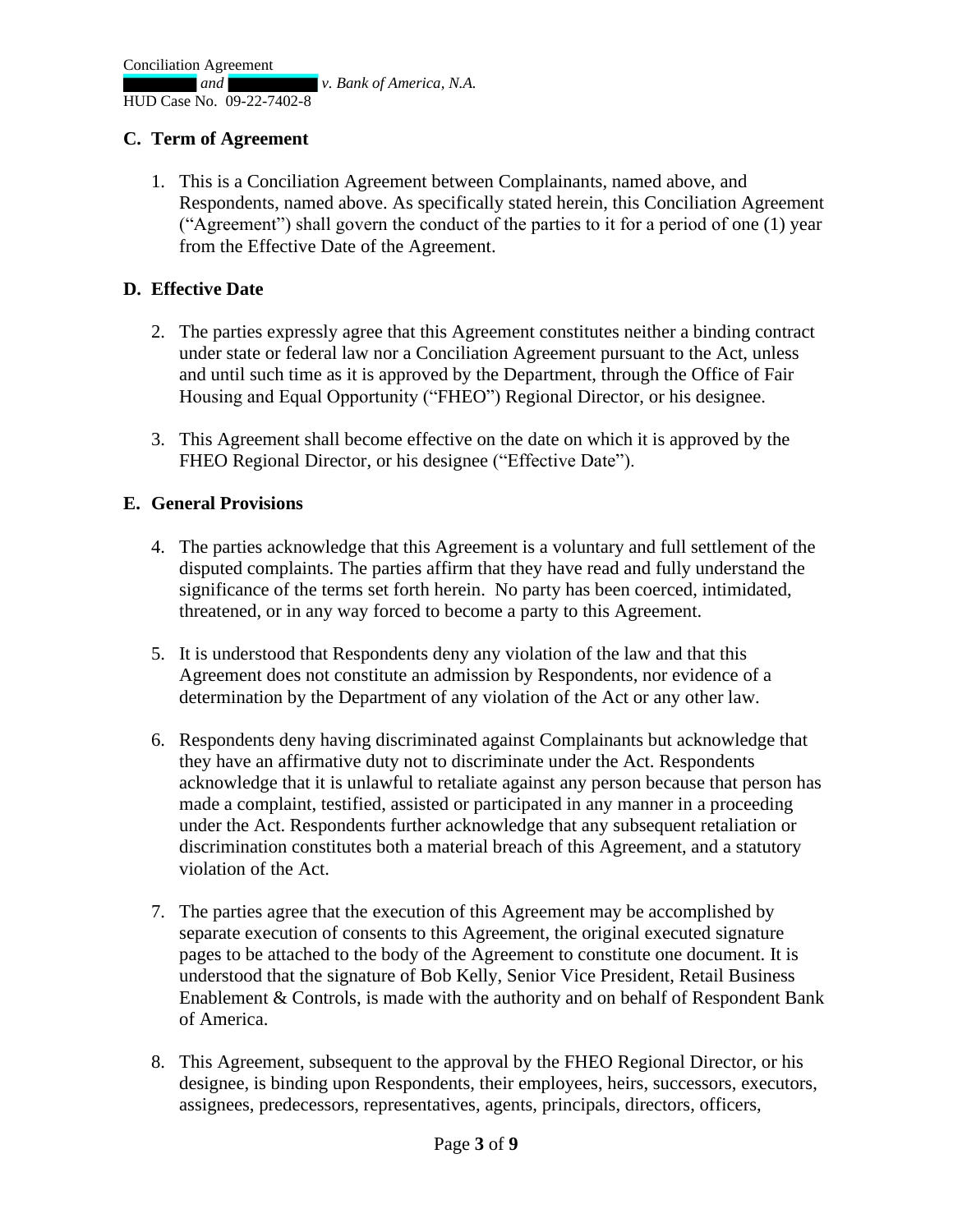affiliates, other owners and all others in active concert with Respondents in the operation of the subject property.

- 9. It is understood that, pursuant to Section 810(b)(4) of the Act, upon approval of this Agreement by the FHEO Regional Director or his designee, it is a public document.
- 10. This Agreement does not in any way limit or restrict the Department's authority to investigate any other complaint involving Respondents made pursuant to the Act or any other complaint within the Department's jurisdiction.
- 11. No amendment to, modification of, or waiver of any provision of this Agreement shall be effective unless all the following conditions are met: (a) all signatories or their successors to the Agreement agree in writing to the proposed amendment, modification, or waiver; (b) the amendment, modification, or waiver is in writing; and (c) the amendment, modification, or waiver is approved and signed by the FHEO Regional Director or his designee.

### **F. Mutual Releases**

- 12. Complainants hereby forever waive, release, and covenant not to sue the Department or Respondents, or their employees, heirs, successors, executors, assignees, predecessors, representatives, agents, principals, directors, officers, affiliates, other owners or attorneys with regard to any and all claims, damages and injuries of whatever nature whether presently known or unknown, alleged or which could have been alleged arising out of the subject matter of HUD case number 09-22-7402-8 or which could have been filed in any action or suit arising from said subject matter.
- 13. Respondents hereby forever waive, release, and covenant not to sue the Department or Complainant, or their employees, heirs, successors, executors, assignees, predecessors, representatives, agents, principals, directors, officers, affiliates or attorneys with regard to any and all claims, damages and injuries of whatever nature whether presently known or unknown, arising out of the subject matter of HUD case number 09-22-7402-8 or which could have been filed in any action or suit arising from said subject matter.

#### **G. Relief for Complainant**

14. Respondent Bank of America agrees to pay Complainants the sum total of fifteen thousand dollars (\$15,000) within fourteen (14) calendar days of the Effective Date of this Agreement. Payment will be in the form of a check made payable to and delivered to Complainants at , CA 94559 via U.S. certified mail or other delivery service with tracking capability. 

To show compliance with paragraph G14, Respondent Bank of America shall provide a copy of the check and the tracking information to the Department within thirty (30)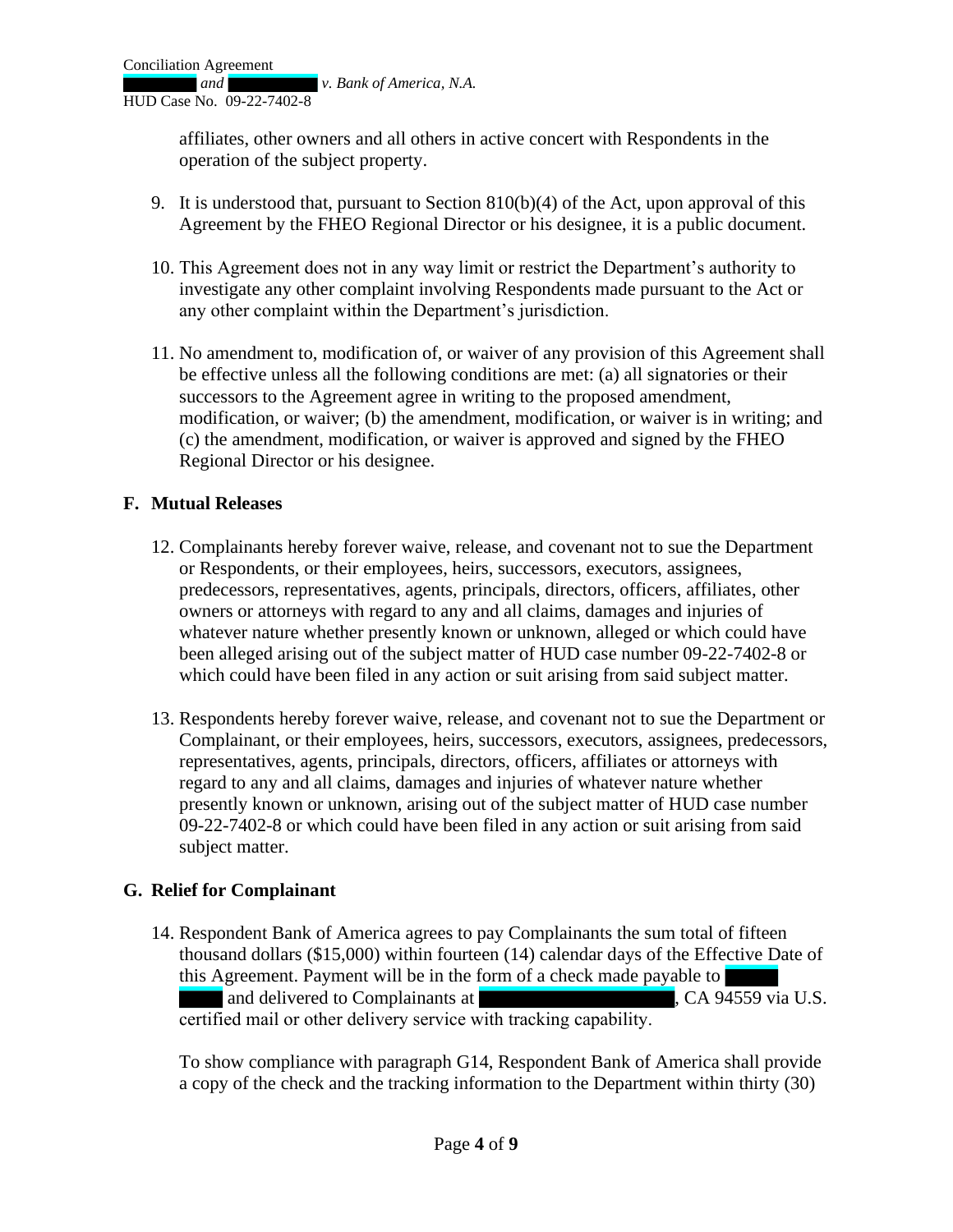days of the Effective Date of this Agreement. The copies shall be sent to the Department at the email address specified in paragraph J20 below.

### **H. Relief in the Public Interest**

15. Respondent Bank of America agrees to maintain its existing policies and procedures under which applicants on temporary leave, including parental leave, may qualify for a home loan without first returning to active work status, assuming they meet all qualifying requirements. Respondent Bank of America further agrees to maintain its existing policies and procedures prohibiting employees in lending-related roles from discouraging an applicant from applying due to any prohibited basis, including plans for parental leave, or suggesting that applicants return to work from parental leave prior to applying for a home loan. It is understood that Respondent Bank of America has provided documentation to the Department showing that it already maintains such policies.

To show compliance with paragraph H15, Respondent Bank of America agrees to provide to the Department with copies of any policies related to qualifying home loan applicants who are on temporary leave, including parental leave, within thirty (30) days of any request from the Department.

- 16. Respondents agree to comply with all applicable provisions of the Act and the Department's regulations set forth at 24 CFR Part 100 *et seq.* Respondents specifically agree that they will provide full and fair access to all home loan products regardless of an applicant's race, color, religion, sex, disability, national origin, or familial status. It is understood that familial status includes any person who is pregnant or is in the process of securing legal custody of any individual who has not attained the age of 18 years.
- 17. It is understood that Respondent Bank of America provides fair lending training courses to its newly hired employees in lending-related roles and provides annual training to its current employees in lending-related roles in manners consistent with applicable law, including the Act and the Equal Credit Opportunity Act. Respondent Bank of America agrees to continue providing fair lending training to newly hired employees in lending-related roles and annual training to its current employees in lending-related roles, including training on its policies and procedures under which applicants on temporary leave, including parental leave, may qualify for home loan products without first returning to active work status, assuming they meet all qualifying requirements.

To show compliance with paragraph H17, Respondent Bank of America agrees to provide to the Department copies of such training within thirty (30) days of any request from the Department.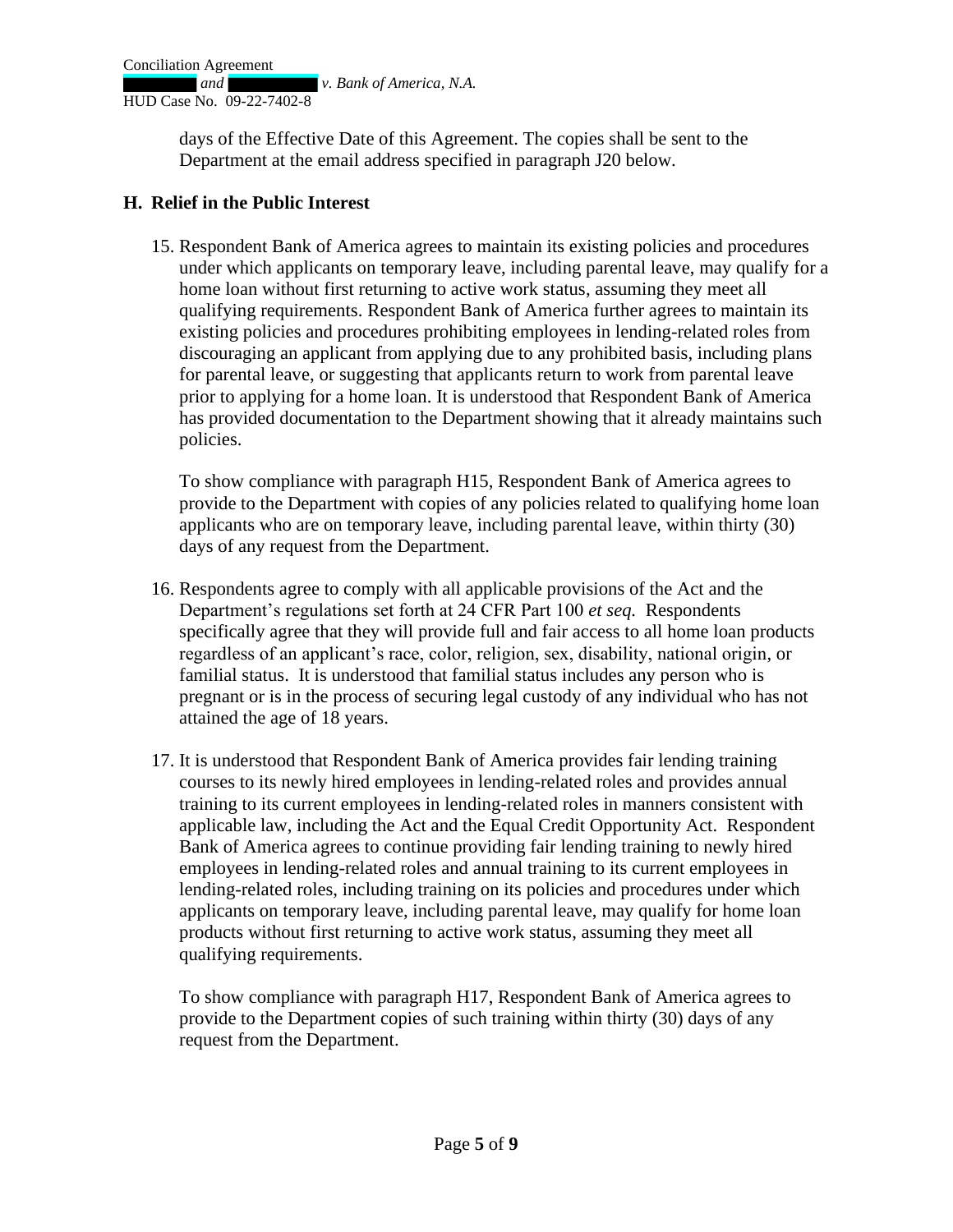**and** *v. Bank of America, N.A.* 

HUD Case No. 09-22-7402-8

18. Respondents acknowledge that the Act makes it unlawful to coerce, intimidate, threaten, or interfere with any person in the exercise or enjoyment of any right granted or protected by Section 803, 804, 805, or 806 of the Act, and further agree to refrain from engaging in such activities.

### **I. Monitoring**

19. The Department shall determine compliance with the terms of this Agreement. As part of such review, the Department may examine witnesses and copy pertinent records of Respondents. Respondents agree to provide their full cooperation in any monitoring review undertaken by the Department to ensure compliance with this Agreement.

### **J. Reporting and Record Keeping**

20. All required certifications and documentation of compliance with the terms of this Agreement shall be submitted via e-mail to Stephanie Rabiner at stephanie.k.rabiner@hud.gov.

### **K. Consequences of Breach**

21. Whenever the Department has reasonable cause to believe that Respondents have breached this Agreement, the matter shall be referred to the Attorney General of the United States, to commence a civil action in the appropriate U. S. District Court, pursuant to  $\S\S 810(c)$  and  $814(b)(2)$  of the Act.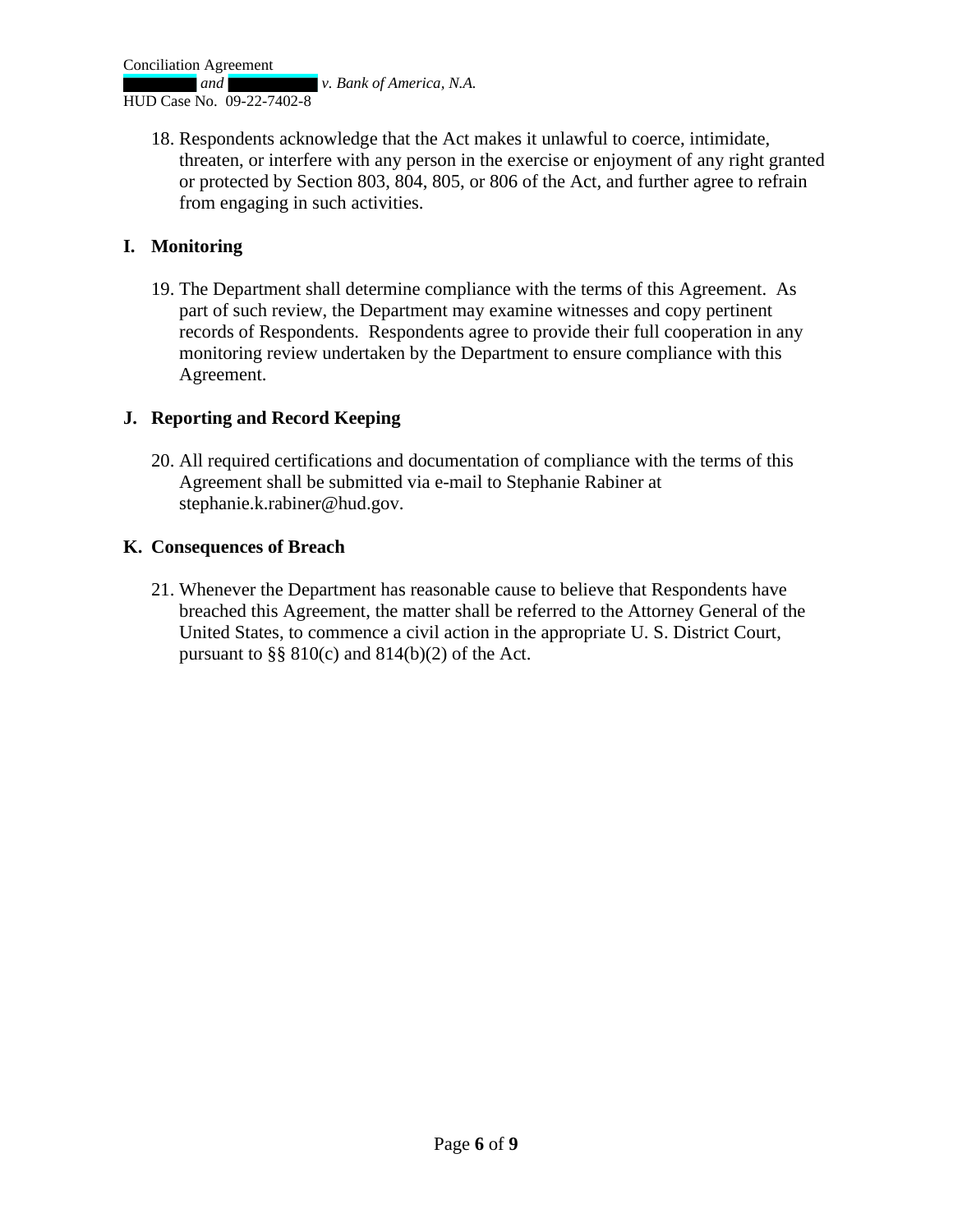Conciliation Agreement **and** *v. Bank of America, N.A.* HUD Case No. 09-22-7402-8

### C**OMPLAINANTS' SIGNATURES**

These signatures attest to the approval and acceptance of this Conciliation Agreement.

\_\_\_\_\_\_\_\_\_\_\_\_\_\_\_\_\_\_\_\_\_\_\_\_\_\_\_\_\_\_\_\_\_\_\_\_\_\_\_\_\_\_\_\_\_\_\_\_\_\_\_\_\_\_\_\_\_\_\_\_\_\_\_\_\_\_\_\_\_

\_\_\_\_\_\_\_\_\_\_\_\_\_\_\_\_\_\_\_\_\_\_\_\_\_\_\_\_\_\_\_\_\_\_\_\_\_\_\_\_\_\_\_\_\_\_\_\_\_\_\_\_\_\_\_\_\_\_\_\_\_\_\_\_\_\_\_\_\_

(Complainant)

**Date** 

(Complainant)

**Date Date**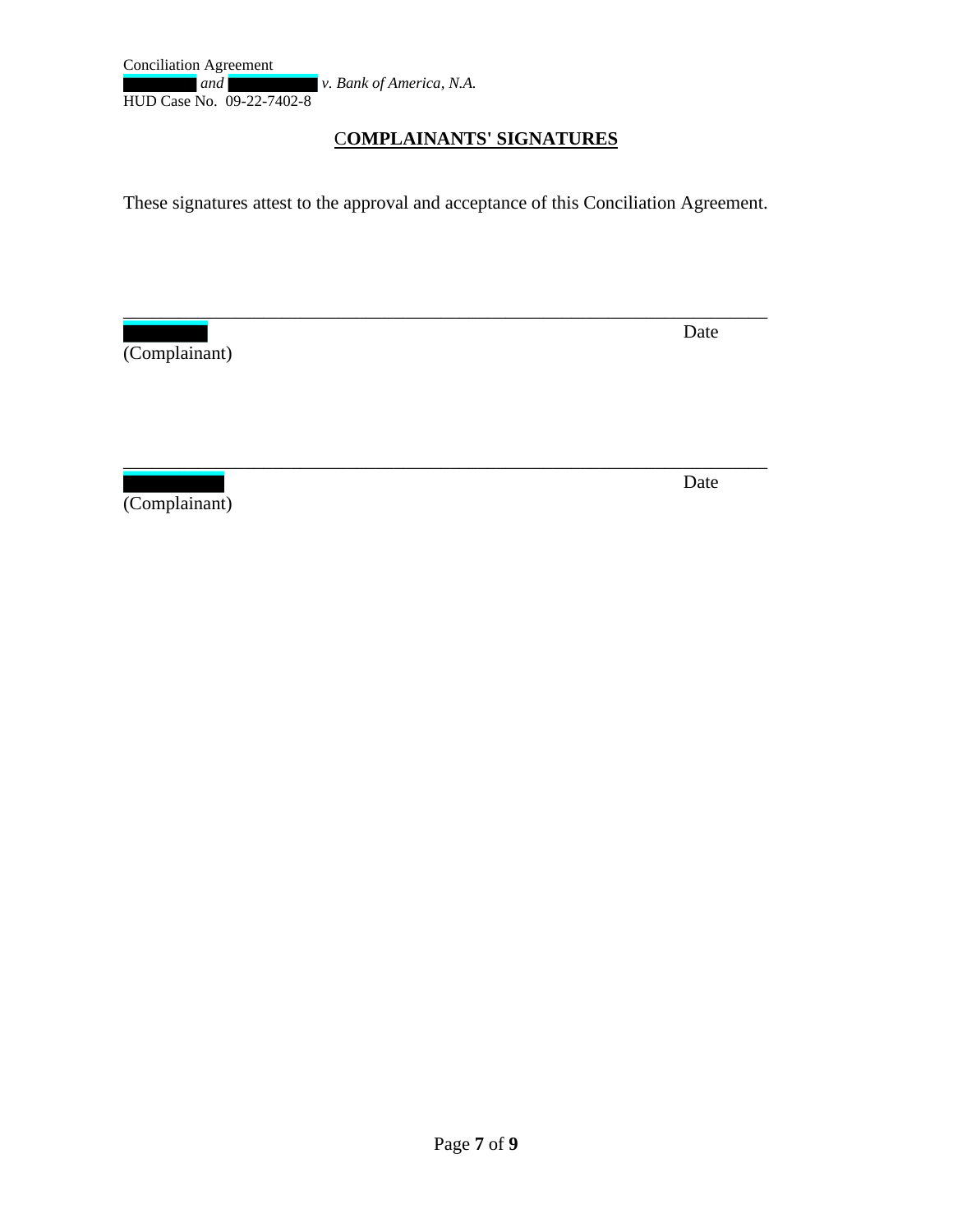## **RESPONDENTS' SIGNATURES**

These signatures attest to the approval and acceptance of this Conciliation Agreement.

\_\_\_\_\_\_\_\_\_\_\_\_\_\_\_\_\_\_\_\_\_\_\_\_\_\_\_\_\_\_\_\_\_\_\_\_\_\_\_\_\_\_\_\_\_\_\_\_\_\_\_\_\_\_\_\_\_\_\_\_\_\_\_\_\_\_\_\_\_

\_\_\_\_\_\_\_\_\_\_\_\_\_\_\_\_\_\_\_\_\_\_\_\_\_\_\_\_\_\_\_\_\_\_\_\_\_\_\_\_\_\_\_\_\_\_\_\_\_\_\_\_\_\_\_\_\_\_\_\_\_\_\_\_\_\_\_\_\_

Bob Kelly, Senior Vice President Date On behalf of Bank of America, N.A. (Respondent)

Hung Tran Date (Respondent)